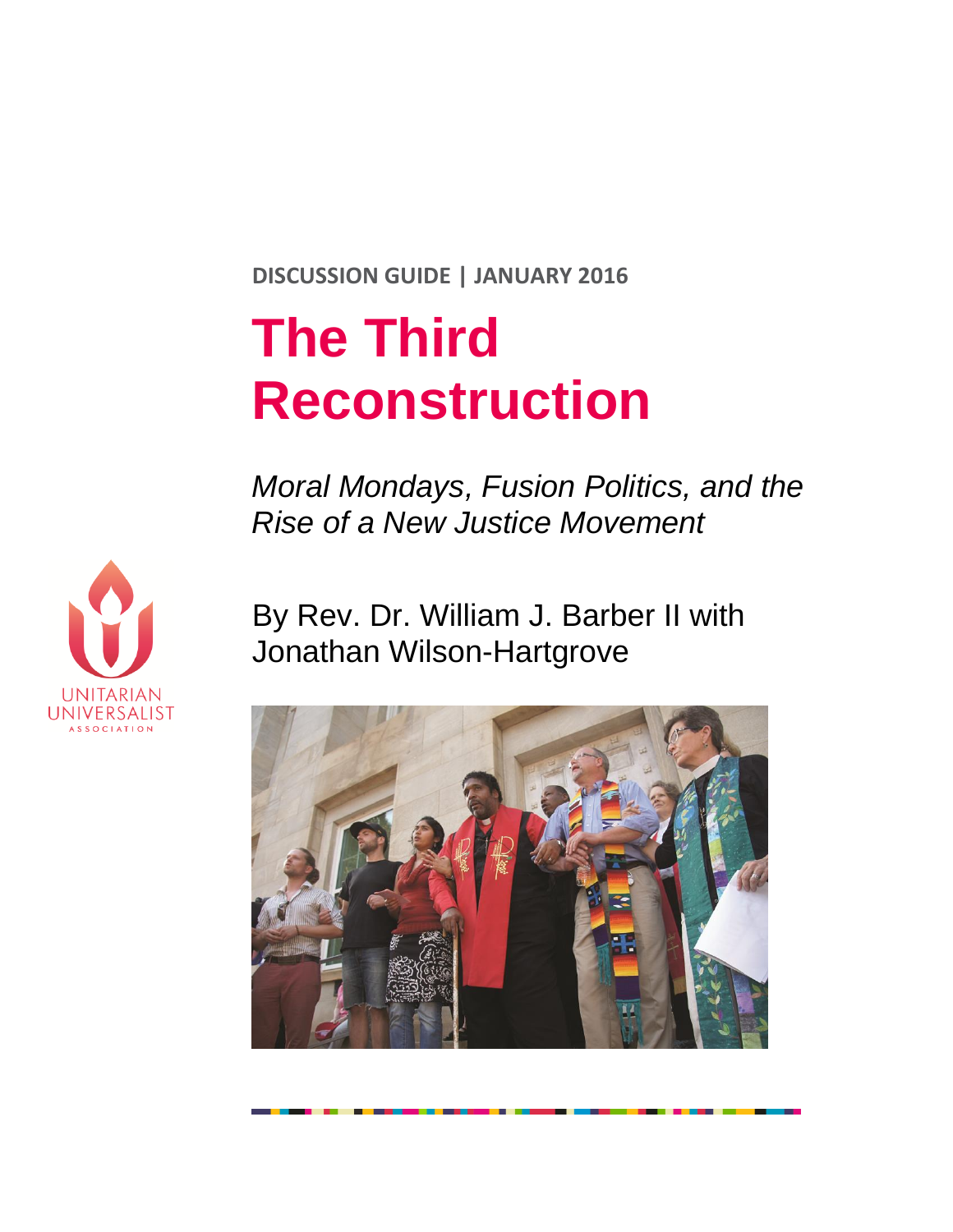## Introduction

*The Third Reconstruction* tells the story of William Barber and the Moral Mondays movement in North Carolina. The story he tells embeds the current movement in the larger story of racial and economic justice movements since the Civil War. He demonstrates his conviction that justice movements are born in response to local experiences of larger injustices and that such movements thrive only when those involved do the hard work of coalition building. Drawing on the prophetic traditions of the Jewish and Christian scriptures, while making room for other sources of truth, Barber challenges us to ground our justice work in moral dissent, even when there is no reasonable expectation of political success.

## **Using This Guide**

This discussion guide is for a single session of two hours, although you may eliminate one or two discussion topics for a shorter session. It includes an opening and closing, and five discussion topics, each introduced by a quotation. The quotations and discussion questions are also suitable for journaling. Reading and reflecting on the book is recommended as preparation for those who will attend General Assembly 2016 and hear Rev. Dr. Barber speak in person.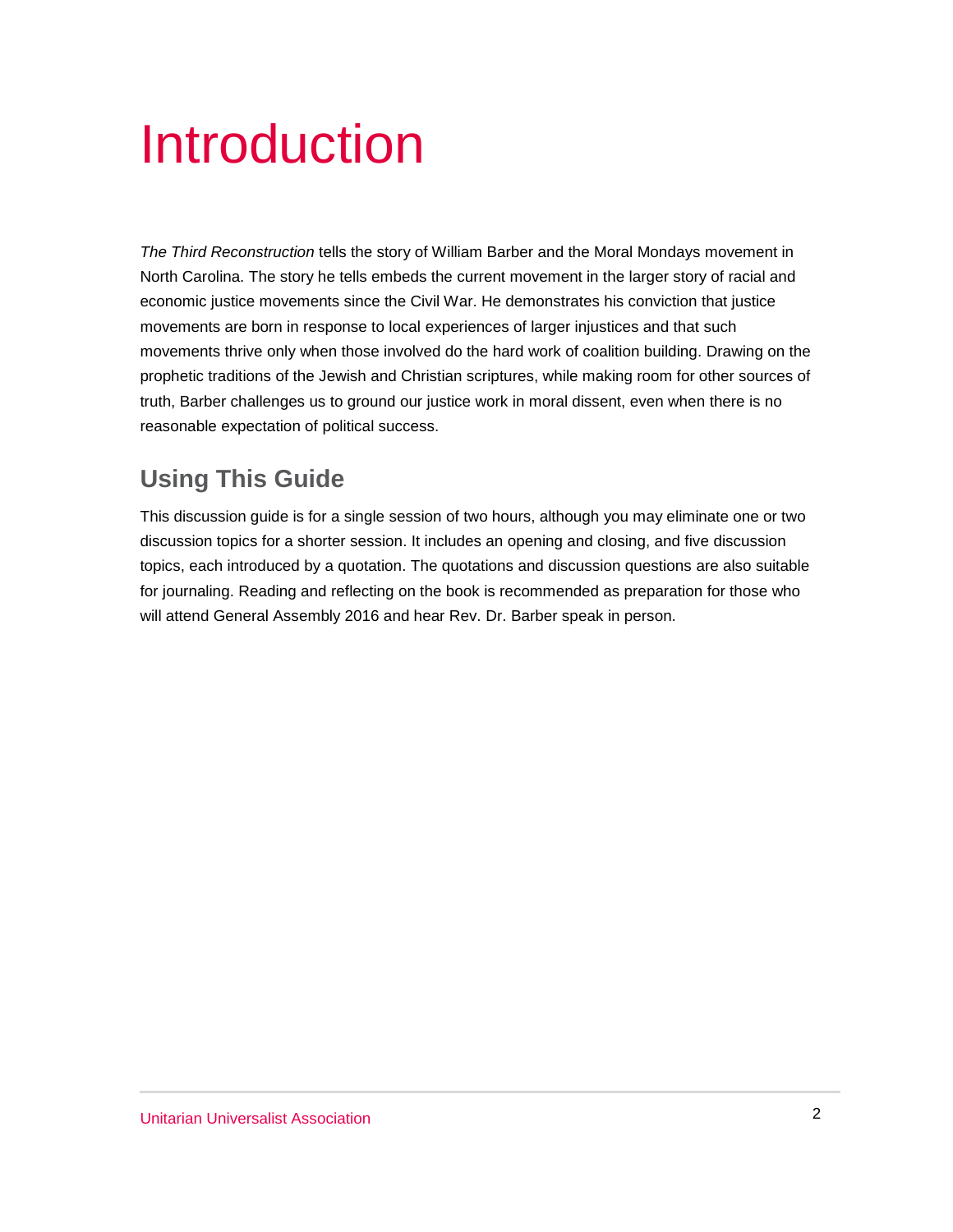## Plans for Reflection and **Discussion**

#### **Goals**

- Provide a framework for reflection and discussion of *The Third Reconstruction*
- Invite participants to explore their own experiences and commitments pertaining to justice work
- Invite participants to consider how Barber's insights apply in their own context

#### **Materials**

- Newsprint, markers, and tape
- Optional: Video of Sweet Honey in the Rock performing "We Are the Ones"
- Optional: **[Excerpt](https://smallscreen.uua.org/videos/dr-rev-william-barber-addresses-the-2015-selma-llp-conference)** (6:34) from Rev. Dr. William Barber keynote, Marching in the Arc of Justice Conference, March 6, 2015
- Optional: Video of Sweet Honey in the Rock performing "Ella's Song"
- Optional: Computer with Internet connection, projector, and speakers

#### **Preparation**

- Review the discussion guide and consider your own responses to the questions.
- Write these covenant points on newsprint and post:
	- o We agree to speak from our own experiences and perspectives and to present our statements as our thoughts rather than as indisputable truths.
	- o We agree to listen respectfully and intently to the experiences and perspectives of other people.
	- $\circ$  We agree to pay attention to the group process, making sure that everyone has the opportunity to speak and to listen.
	- $\circ$  We agree to use this time as an opportunity for ethical, religious, and spiritual discernment, rather than as a time to debate politics or public policy.
- Optional: Set up video screening equipment, queue and test videos.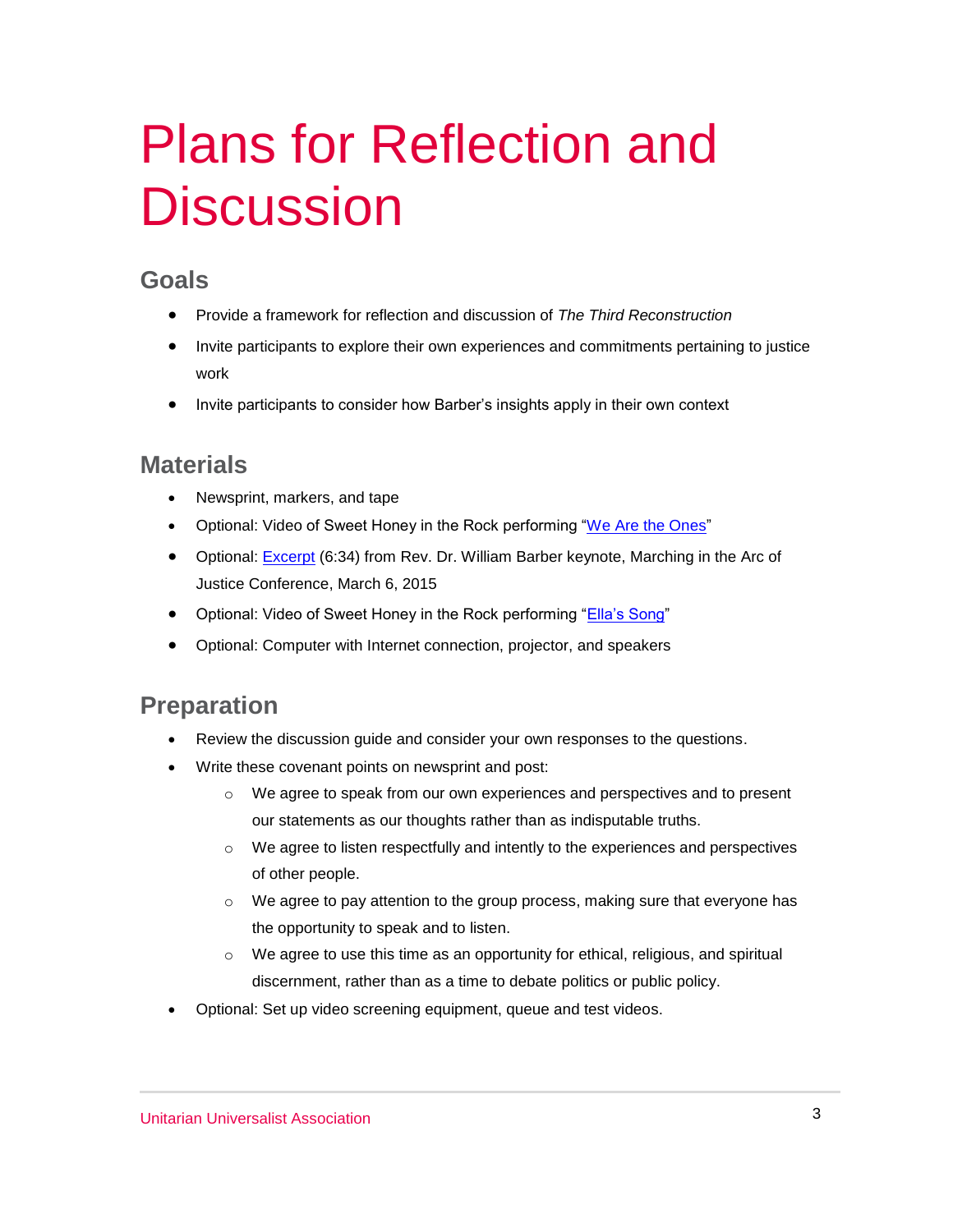## **Opening and Covenant (5 minutes)**

If you wish, play just the audio from the "We Are the Ones" video as people enter the room. Then, light the chalice and share these words from civil rights leader and organizer Ella Baker. Ella Baker was an advisor for SNCC in the 1960s and a tireless advocate for youth:

*Oppressed people, whatever their level of formal education, have the ability to understand and interpret the world around them, to see the world for what it is, and move to transform it.*

Another option is to screen the video excerpt of Rev. Dr. Barber's keynote at the Marching in the Arc of Justice Conference, adjusting allotted times for discussion activities as needed.

Post the covenant points you have written on newsprint. Propose them as guidelines. Ask if any points need to be clarified, added, or amended. Note changes on newsprint. When the covenant is complete, invite participants to voice or signal agreement.

### **Introductions and First Impressions (10 minutes)**

Invite participants to introduce themselves and, in a sentence or two, to share what stays with them after reading the book. Ask each person in turn to speak briefly uninterrupted.

Briefly outline the plan for your time together, explaining that you will divide your discussion into five (or fewer) segments, each beginning with a quotation from the book that lifts up one of its key insights.

### **Go Back Home (20 minutes)**

Read these quotations aloud:

From Martin Luther King's "I Have a Dream" speech:

*Go back to Mississippi, go back to Alabama, go back to South Carolina, go back to Georgia, go back to Louisiana, go back to the slums and ghettos of our northern cities, knowing that somehow this situation can and will be changed.* 

From *The Third Reconstruction*:

*People would say, "We want to have a Moral Monday here. Will you come and be our speaker?" The first thing we had to make clear was that fusion organizing always takes the long view. There is no such thing as a Moral Monday. What's more, a state-based,*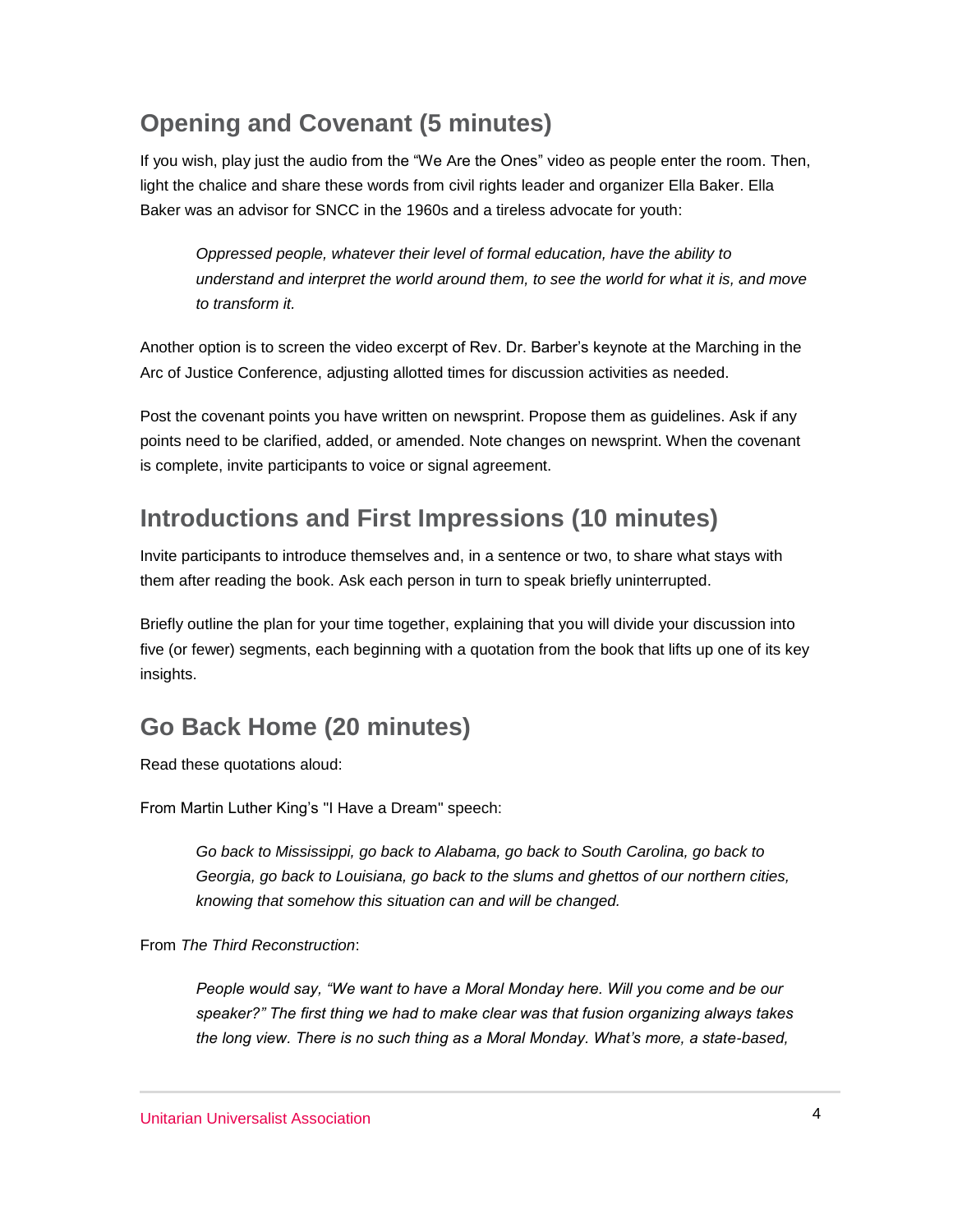*state-government-focused fusion coalition needs indigenous leadership. I could lead in North Carolina because I was raised in North Carolina, went to school in North Carolina, pastored and organized my whole life in North Carolina, lived and breathed North Carolina. We'd spent years helping our own people realize that we couldn't wait for leadership from somewhere else to come and save us; we were the ones we had been waiting for. It was our time now. (p. 114)*

Lead a discussion using these questions:

- How does the idea that effective justice organizing must arise from local concerns connect with your own experiences? Have you ever been part of a local organization trying to make your community or state a better place for all?
- What are the advantages—both tactical and spiritual—of "going back home" in our justice-making efforts?

#### **The Stone Which the Builders Rejected (20 minutes)**

Read this quotation from *The Third Reconstruction* aloud:

*Our coalition had learned how essential it is to a fusion movement for those most directly affected to speak for themselves. But no one was listening to poor people. Republicans and Democrats alike were struggling to prove that their program was the best way to lift the middle class. Justice organizations created a platform for people of color, women, labor, the environment, and LGBTQ folk. But no one was handing a microphone to poor people. The way to beat mystery money and the secret conspiracies of the governing elite was to trust that their evil deeds would come to the light as we lifted up the voices of the most vulnerable. As the psalmist had taught Israel to sing through the long days of exile, "The stone which the builders rejected has become the head of the corner." We did not know the extent of the gap our coalition would have to span, but we had stumbled upon the architectural insight which would ensure our moral arch's stability. The people the builders had rejected were to be the capstone of our coalition. (pp. 88-89)*

Lead a discussion using these questions:

- Have you ever witnessed or experienced a time when the microphone was handed to poor or marginalized people that they might tell their own stories?
- Why is it that well-meaning people often try to speak for poor or marginalized people in the public square?
- What would change in the justice work of your congregation, group, or organization if a priority was placed on creating space for marginalized people to tell their own stories in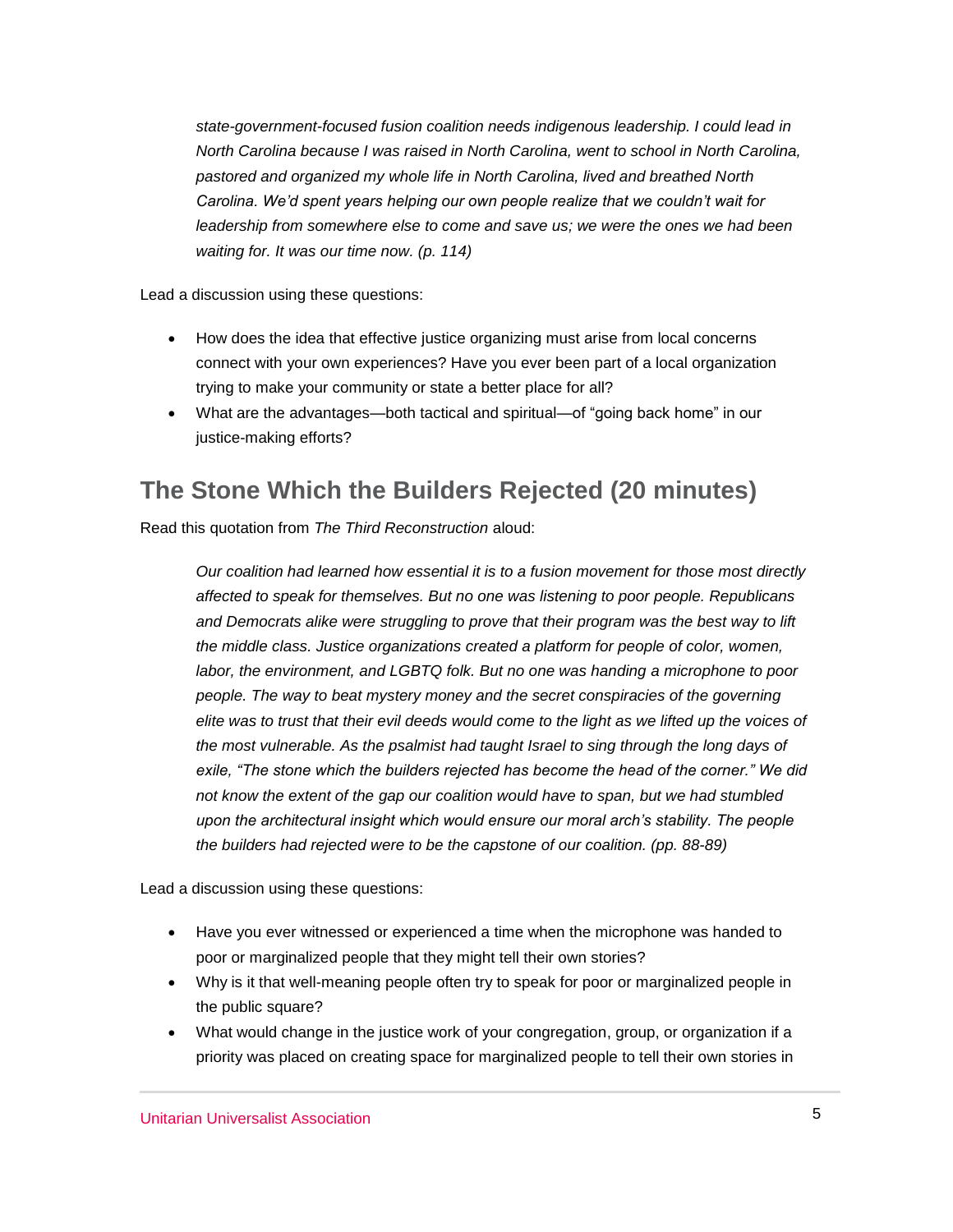the halls of power and in the public square? What role can people with privilege and power play in ensuring that the marginalized have the opportunity to do this?

#### **Moral Dissent (20 minutes)**

Read this quotation from *The Third Reconstruction:*

*The New Testament Letter to the Hebrews offered an apt summary statement for the posture required by the faith I was learning: "But we are not of those who shrink back and are destroyed, but of those who believe and are saved." In a movement based upon moral dissent, defeat does not cause us to doubt our purpose or question the ends toward which we strive. We do not belong to those who shrink back, for we know the tragic truth of history. When oppressed people shrink back, they will always be forgotten and destroyed. Faithrooted moral dissent requires that we always look forward toward the vision of what we know we were made to be. But defeat can and must invite us to question our means. While realism cannot determine the goals of our faith, it must shape our strategy in movements of moral dissent. (p. 24)*

Lead a discussion using these questions:

- On what moral basis do you ground your justice-making work? Do you draw on scripture, tradition, principles, or some other source to ground your actions?
- When have you been part of a justice effort or event that was unsuccessful or that ended in defeat? What lessons did you take from that defeat? Do Barber's insights change your understanding in any way?
- How do you think we should balance what is politically attainable at a particular moment with what is morally right? Has Barber's call for taking the long view no matter what changed your thinking about that balance?

### **Forming Coalitions (20 minutes)**

Read aloud this quotation from *The Third Reconstruction*:

*Holistic community development, rooted in the power of the Spirit, depended on its own kind of fusion coalition. Yes, we needed dedicated church folk with faith that not only motivated them but also gave them a distinct, prophetic vision for their work in the community. But we also needed community partners. We needed to come together with banks and businesspeople, with other people of faith and people of no particular faith. When we went to share with others the vision we'd received from the Spirit, we found that the Spirit was*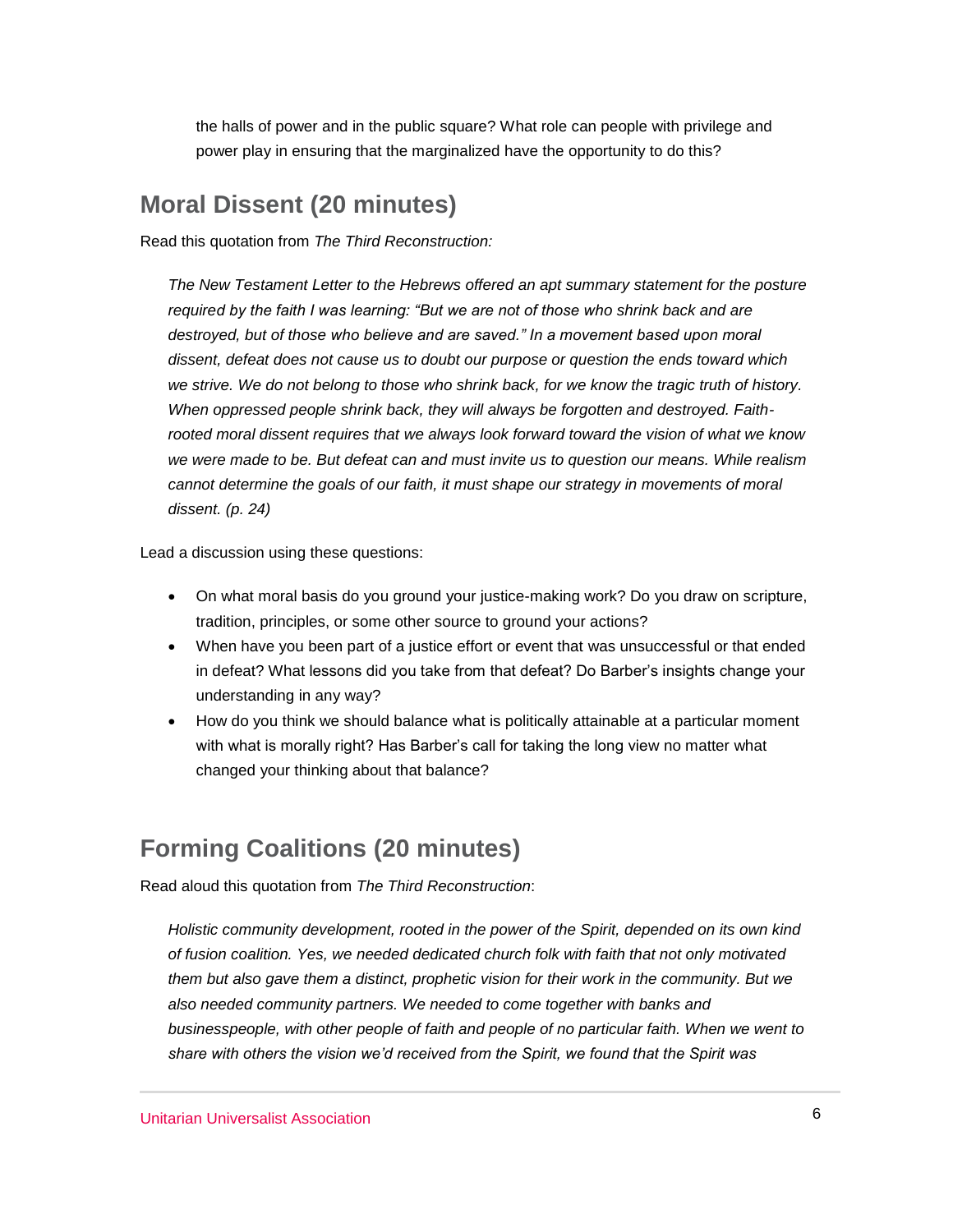*already moving them. The church didn't have a monopoly on God's dream. No, the Spirit was stirring all over the community. (p. 38)*

Lead a discussion using these questions:

- Where is the Spirit stirring in your community or state? Have you personally felt a longing for justice that has moved you to action?
- Barber calls for a fusion coalition that includes groups and organizations who are unlikely partners. Has your congregation ever formed a coalition with an unlikely partner? Have you personally? What was that like? What did you learn from that experience?
- What hesitations do you have about working with people who may not agree with you on every point? How did Barber work through his own hesitations?
- With whom does your congregation, group, or organization partner? How might you expand that list to include others you with whom have not previously worked?

#### **Learning from History (20 minutes)**

Read this quotation from *The Third Reconstruction:*

*In both the First and Second Reconstructions, it took the extremists more than a decade to mount an effective reaction. But in the face of this new electorate in the South [revealed by the 2008 election of Barack Obama], the extremists reacted immediately. In North Carolina we witnessed firsthand the development of an extreme effort that America's governing elites are now trying to effect in every state of the Union. But from the start we also recognized this opposition as a confirmation of something much more important; we are participating in the embryonic stages of a Third Reconstruction.* 

*As I've traveled to share North Carolina's story, I've seen how a reconstruction framework can help America see our struggles in a new light. Everywhere we've gone…I heard a longing for a moral movement that plows deep into our souls and recognizes that the attacks we face today are not a sign of our weakness, but rather the manifestation of a worrisome fear among the governing elites that their days are numbered and the hour is late. (p. 121)*

Lead a discussion using these questions:

 What did you learn in school or from your own study about post–Civil War reconstruction? About the Civil Rights movement? What surprised, unsettled, or uplifted you in Barber's framing those two movements as the First Reconstruction and the Second Reconstruction?